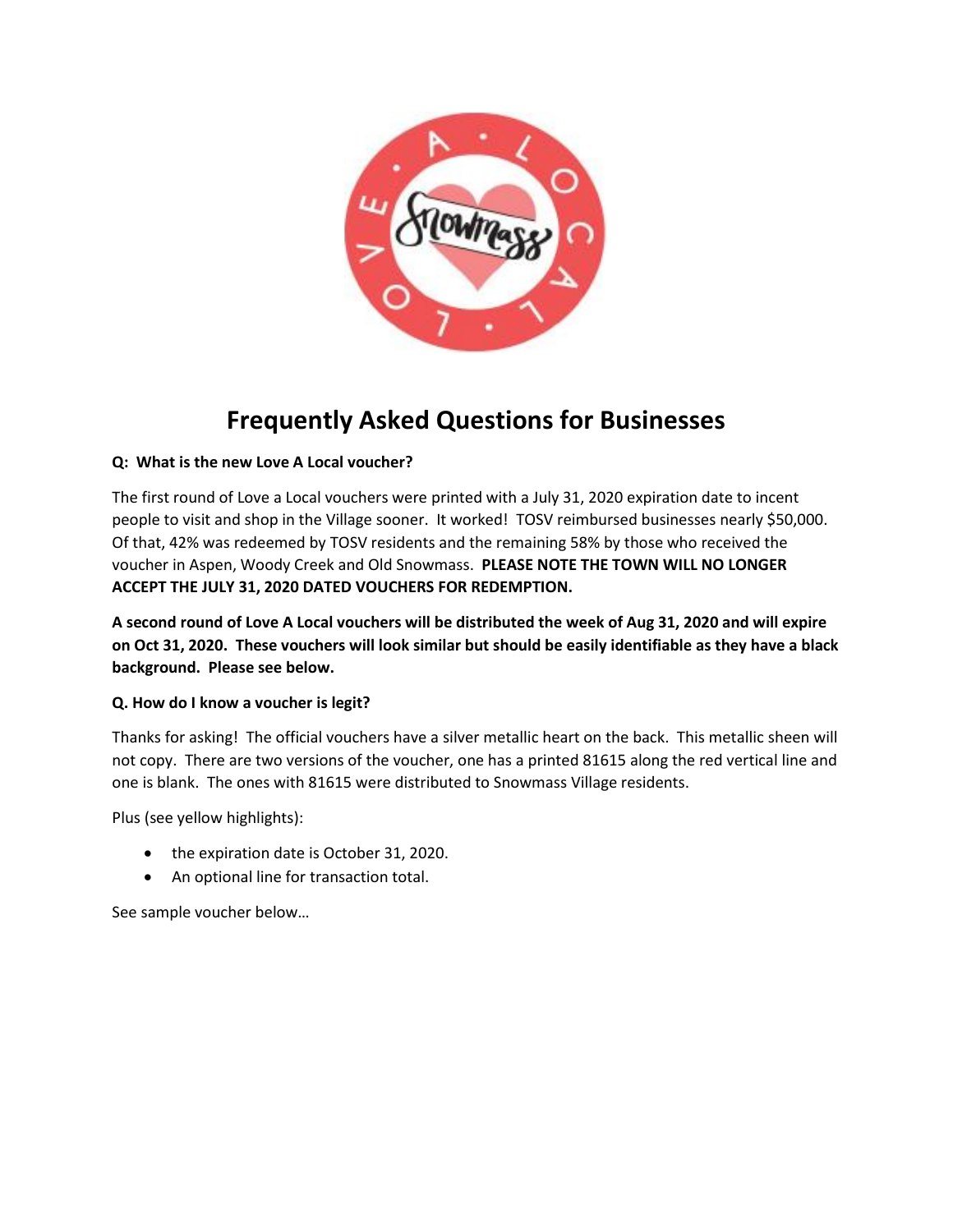

## **Q: What's the difference between the vouchers that expired on July 31, 2020 and the new vouchers?**

The new voucher have a BLACK background vs a white background.

Plus

- the expiration date is October 31, 2020.
- An optional line for transaction total.



# **Q: Who's getting these additional Love a Local mailings?**

- Snowmass Village PO Boxes
- Aspen PO Boxes
- Basalt residences and PO Boxes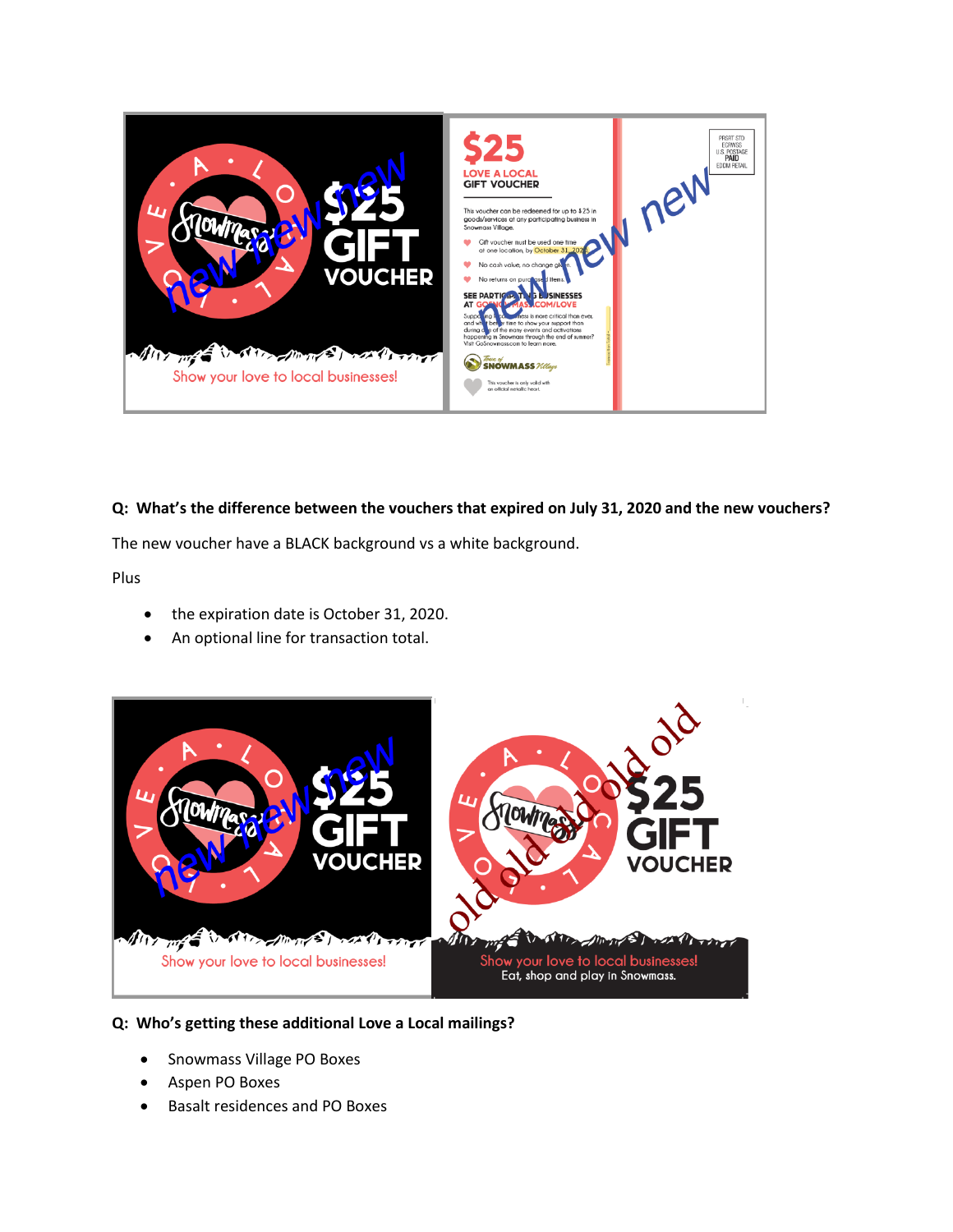Our intention in sending them outside of TOSV is to encourage people to visit the village to shop and dine. Other than the Snowmass Village PO Boxes, the other recipients did not receive the first mailing.

## **Q: Who can register to accept these?**

Any business that both has a valid Snowmass Business License AND a physical location within Town of Snowmass Village is able to register. To register your business visit [https://docs.tosv.com/Forms/Love](https://docs.tosv.com/Forms/Love-a-Local-Register)[a-Local-Register.](https://docs.tosv.com/Forms/Love-a-Local-Register)

## **Q: Does a business need to re-register to accept the second Love A Local voucher?**

No. Any business who registered for the first round will automatically be registered for the second round. Registration is available and required for businesses who did not initially register.

## **Q: How do I redeem them from Town of Snowmass Village?**

Registered businesses can redeem Love a Local vouchers through the Finance Department at Town Hall. To register your business visi[t https://docs.tosv.com/Forms/Love-a-Local-Register.](https://docs.tosv.com/Forms/Love-a-Local-Register) Registrants must also submit a W-9 before being reimbursed. Vouchers can be redeemed by completing a Voucher Remittance Form and submitting it along with the original vouchers.

## **Q: How quickly will I get reimbursed?**

The finance department issues checks weekly. Vouchers (along with Voucher Remittance Forms) that arrive at Town Hall by the end of the day on Tuesdays will be included in the week's check run.

Vouchers + Voucher Remittance Form can be mailed to Finance or dropped off at the front desk of Town Hall. See instructions on Voucher Remittance Form.

All payment checks will be mailed on Fridays to the business address on the registration form unless a special request to hold the check is made via email to [mwilliams@tosv.com](mailto:mwilliams@tosv.com) by Thursdays.

## **Q: What are the rules? Is there fine print?**

Only original vouchers will be reimbursed. Vouchers must be 'whole' and not torn or in pieces. An original voucher has a silver metallic heart on the 'address' side of the voucher. Only the voucher and Voucher Remittance Forms need to be submitted. Receipts or proof of transactions are not required.

The town will no longer accept the July 31, 2020 dated vouchers for redemption.

TOSV will reimburse \$25 per valid voucher, regardless of the transaction.

Retailers should not provide 'change' or 'cash' in exchange for a voucher.

A voucher must be used in one transaction.